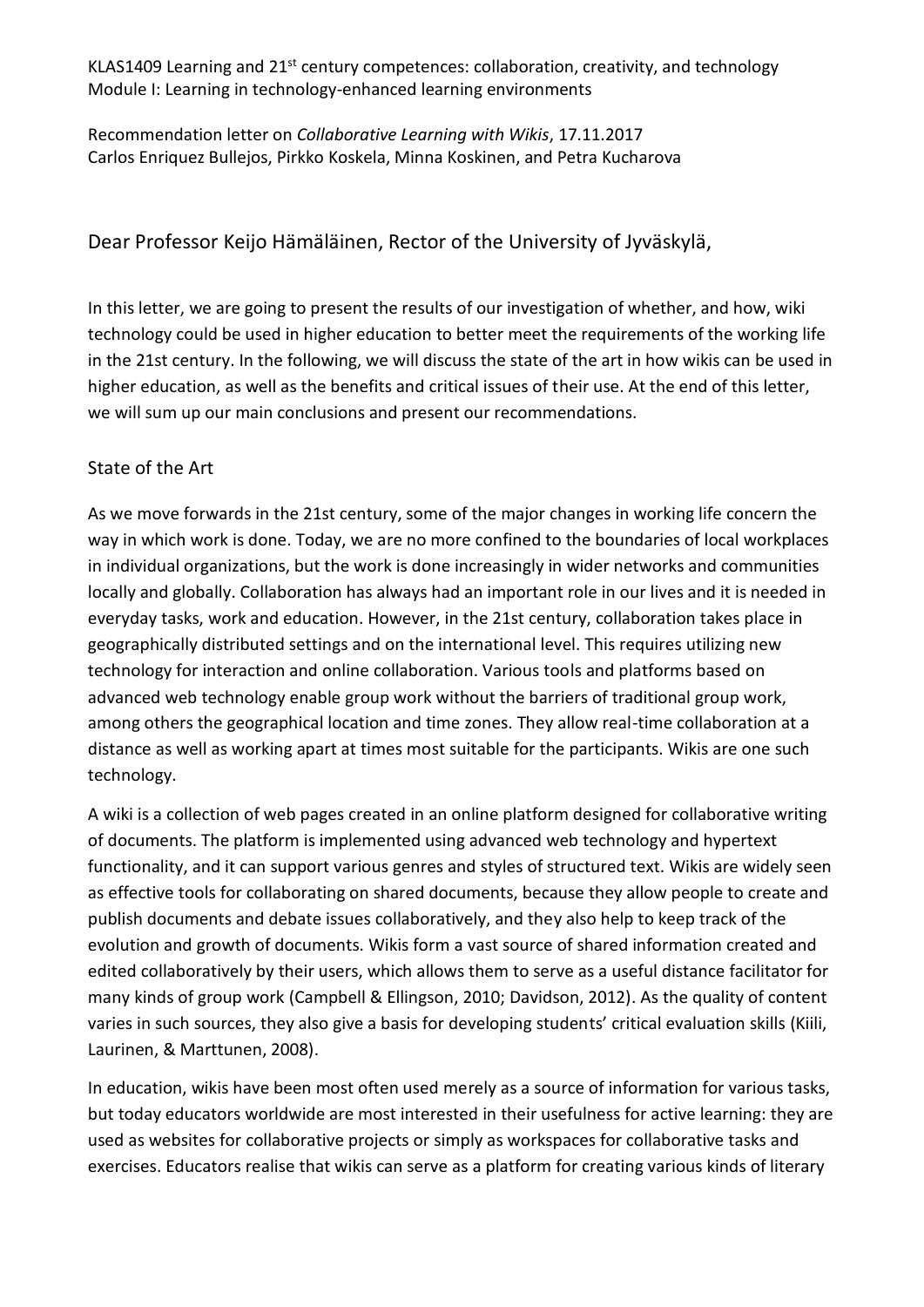and multimedia products as well as reporting and documenting the learning process or work that is done elsewhere, among others. As a shared medium that is easily accessible and editable, a wiki allows students to participate collaboratively in creating and modifying shared documents. Apart from mere writing, it allows students to create complex documents with pages enriched by many kinds of non-textual elements as well as links to external resources, such as web pages, videos, pictures, and documents. Many wiki platforms allow embedding external resources through widgets directly on the pages.

In recent years, the educational potential of wikis has attracted increasing interest among researchers (De Wever, Hämäläinen, Voet, & Gielen, 2015). While wikis are generally seen as helpful tools for collaborative learning and having positive influence on learning processes and outcomes, the experiences of wiki use among students vary immensely (De Wever et al., 2015). Many students find it difficult to disengage themselves from the mindset that years of schooling has forged around the traditional cooperative practices of group work, unless such a change is also reflected in their teacher's expectations, instructions and principles of evaluation. While cooperation is accomplished by division of labour among participants, collaboration is based on mutual engagement in solving a problem together and joint construction of shared meaning, understanding and knowledge (Hämäläinen & Vähäsantanen, 2011). From the viewpoint of sensemaking, collaboration unfolds as a continuous dialogue between participants in constructing knowledge, whereas cooperation makes it fundamentally a solitary activity of thinking, writing and reading (Arvaja, 2015; Hämäläinen & Vähäsantanen, 2011). In cooperation, each participant is responsible for some part of the task and coordination is viewed separately from the actual work. In collaboration, instead, the participants are mutually responsible for the whole task and coordination is largely interwoven within the actual work itself. To succeed, collaboration requires connectedness, creativity and flexibility of the participants (Hämäläinen & Vähäsantanen, 2011).

Because the key to collaboration is the right mindset of the participants, the use of collaborative tools and platforms, such as wikis, does not automatically ensure collaboration. The pedagogy underlying the task and its instructions needs to be carefully considered to promote collaborative learning (Hadjerrouit, 2012). Some researchers propose that collaboration among students can be enhanced by scripted collaboration during wiki-based writing (De Wever et al., 2015; Fischer, Kollar, Stegmann, & Wecker, 2013). In scripted collaboration, scripts are intended to shape the way participants build knowledge based on each other's ideas and thoughts. They sequence activities and assign roles to promote effective collaborative processes, so that the available resources and division of tasks are carefully considered to enhance collaboration and feelings of shared responsibility for the full task. (De Wever et al., 2015) However, the results from different experiments do not agree on whether there is a significant overall difference between scripted and non-scripted collaboration (De Wever et al., 2015). We believe this may be due to differences in the design of the scripts and the wiki environment used.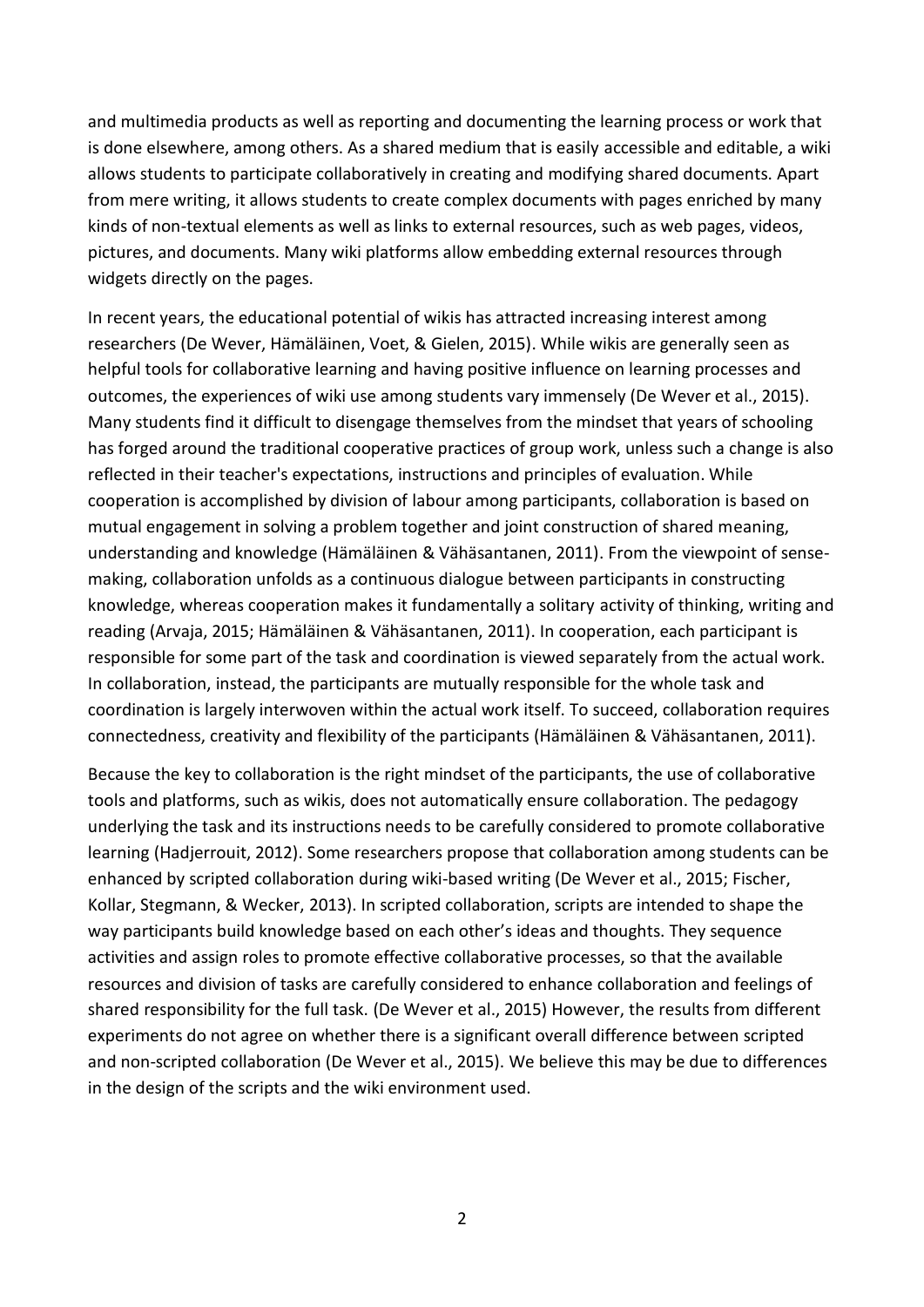#### **Benefits**

The benefits of wikis in collaborative learning concern learning and knowledge building, social interaction, and technical advantages and the quality of documents.

#### *Learning and Knowledge Building*

The benefits of wikis for learning and knowledge building seem to be manifold. Firstly, wikis are often regarded to have a positive influence on learning (De Wever et al., 2015). As they provide a huge amount of easily accessible digital information, they inspire students' learning (Kiili et al., 2008). The shared use of the wiki environments in performing multiple tasks might improve individual knowledge acquisition (Laru, Näykki, & Järvelä, 2012). Wikis have also the potential to support students in developing new skills with their peers (Lai & Ng, 2011). A wiki can promote effective collaborative learning and confidence in formative self and peer assessment by facilitating rapid feedback, vicarious learning through observing others' contributions and easy navigation and tracking facilities (Su & Beaumont, 2010). Collaborative writing on wikis creates opportunities for constructivist learning and co-creation of knowledge (Zheng, Niiya, & Warschauer, 2015). Provided that initial difficulties in using the wiki and participating in collaborative scenarios are overcome, the learning results can be very impressive as far as the quality of work, initiative and motivation are concerned (Forment et al., 2012).

Secondly, wikis are found to support collaboration among participants. They are seen as effective tools for collaborating on shared documents, and participating in the collaborative activities is very useful for learning (Kear, Woodthorpe, Robertson, & Hutchison, 2010). A wiki allows participants, in the simplest possible way, to create, publish, debate and keep track of the evolution and growth of dynamic hypertext documents collaboratively (Forment et al., 2012). The academic discourse that is related to collaborative writing and guided by instructors enables students to engage in cognitive apprenticeship (Zheng et al., 2015). The shared social space may also support the formation of learning communities (Zheng et al., 2015). Easy online accessibility makes wikis especially useful in international collaboration (Ertmer et al., 2011).

Thirdly, wikis appear to be useful for developing advanced skills needed in future work environments. Wiki environments facilitate information sharing, knowledge management and collaboration between and within organisations and thereby learning and acquiring various skills needed in collaboration (Minocha & Thomas, 2007). Such skills include, for example, teamwork, effective communication of ideas through networked knowledge environments, learning through discussion, disagreement, and consensus building, articulation, analysis and synthesis of ideas and knowledge sharing, as well as transforming tacit understandings into explicit concepts (Minocha & Thomas, 2007). Working with wikis also enhances students' skills to analyse information and solve complex problems in inter-professional groups (Noroozi, Biemans, Weinberger, Mulder, & Chizari, 2013).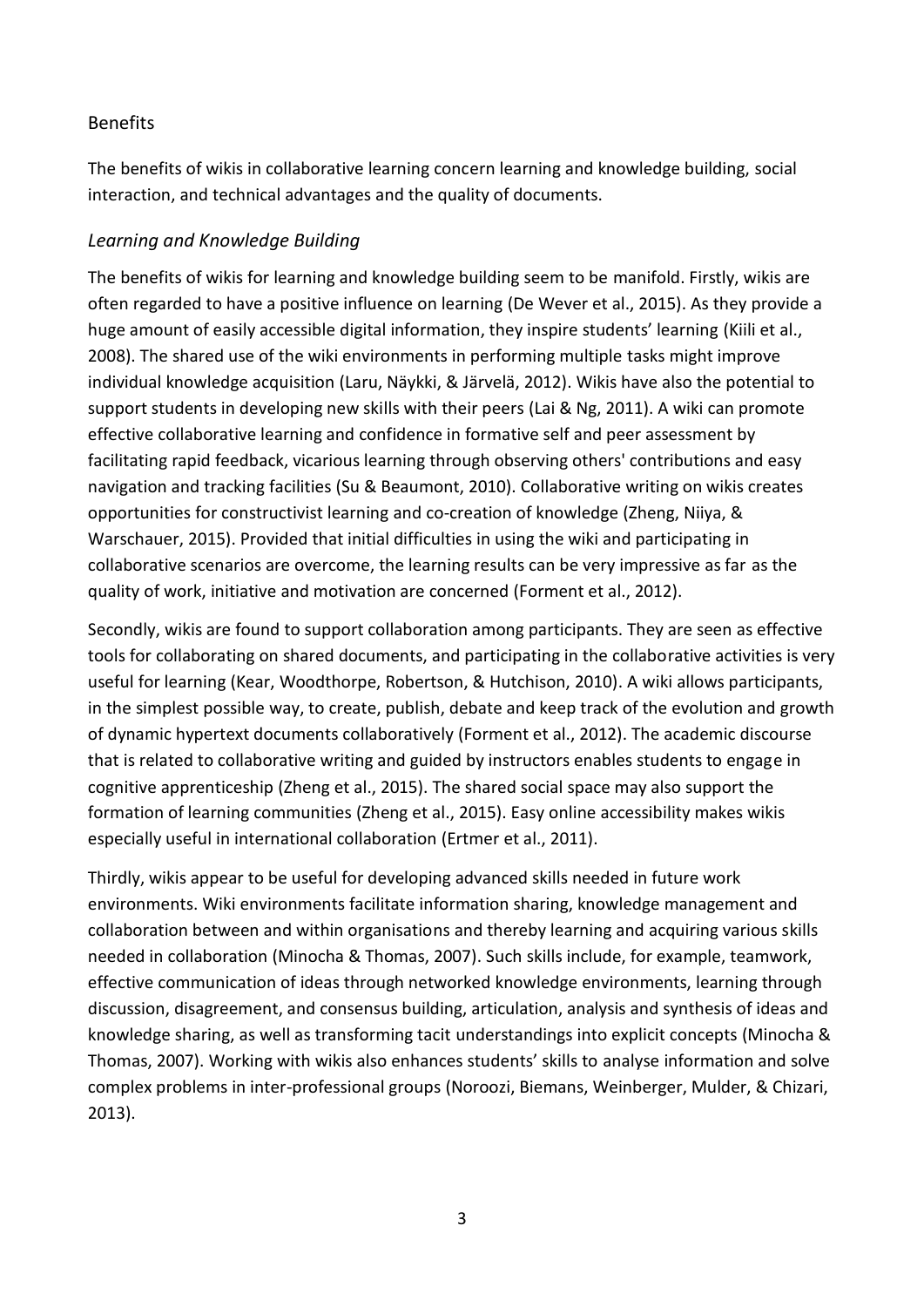#### *Social Interaction*

The degree and depth of social interaction enabled and supported by a wiki environment depends on the design of the wiki. Some wikis support social interaction only minimally, but there are also wiki environments that have been designed to foster the sense of connectedness between participants (Beldarrain, 2006). A wiki can function as a "collaborative icebreaker" that gives the students a chance to socialize and get acquainted virtually. In this way, wiki technology can be used to enhance students' social interaction online (Augar, Raitman, & Zhou, 2004).

# *Technical Advantages and the Quality of Documents*

From a technical viewpoint, the major benefit of wikis is that they can be rather easily adopted by new users (Zheng et al., 2015). A wiki is easy to edit as users are not required to know HTML or scripting languages. Wikis have also many other technical advantages. For example, links can be used to create active references from wiki contents to external web sites or other online resources to help visitors better understand the context. Wikis also tend to have more updated material than ordinary web sites, and they maintain extremely high levels of confidence concerning file management, version and access control and format maintenance (Abreu, Castro Silva, Mendes, & Vinhas, 2012).

Wiki technology may provide structured knowledge schemes, which sustain a type of expert thinking. The information is organized in interrelated blocks of data which do not allow the emergence of parallel issues. This form of knowledge organization resides also in the hyperlink functionality of wikis: relating wiki content to additional information by allowing links to other themes. This kind of easy retrieval of necessary information for sense making enhances considerably the learning experience. (Deaconescu & Matei, May 2013.) A built-in search function helps finding relevant content (Grace, 2009). A wiki environment also tracks changes made in the contents, often at the precision of an individual line, word, or even character, creating a very detailed audit trail of who changed what (Grace, 2009). Authentication enables all wiki edits to be traced back to the author, thus enabling the assessment process, and tracking helps secure wiki content against possible misuse and intentional deletions (Augar et al., 2004).

## Critical Issues

Critical issues in using wikis for collaborative learning concern the collaboration process, technical issues, willingness to modify others' work, and inadequate participation.

## *Collaboration Process*

Collaboration is a complex process which cannot be achieved only by bringing students together, and that applies even more in the case of wikis. Such a platform as wiki requires many additional elements to ensure that the collaboration process has a chance to be successful. One of the biggest requirements for collaboration whilst using the wiki is guidance, which as an essential part of collaboration requires the instructor to have some experience with wikis. While guided,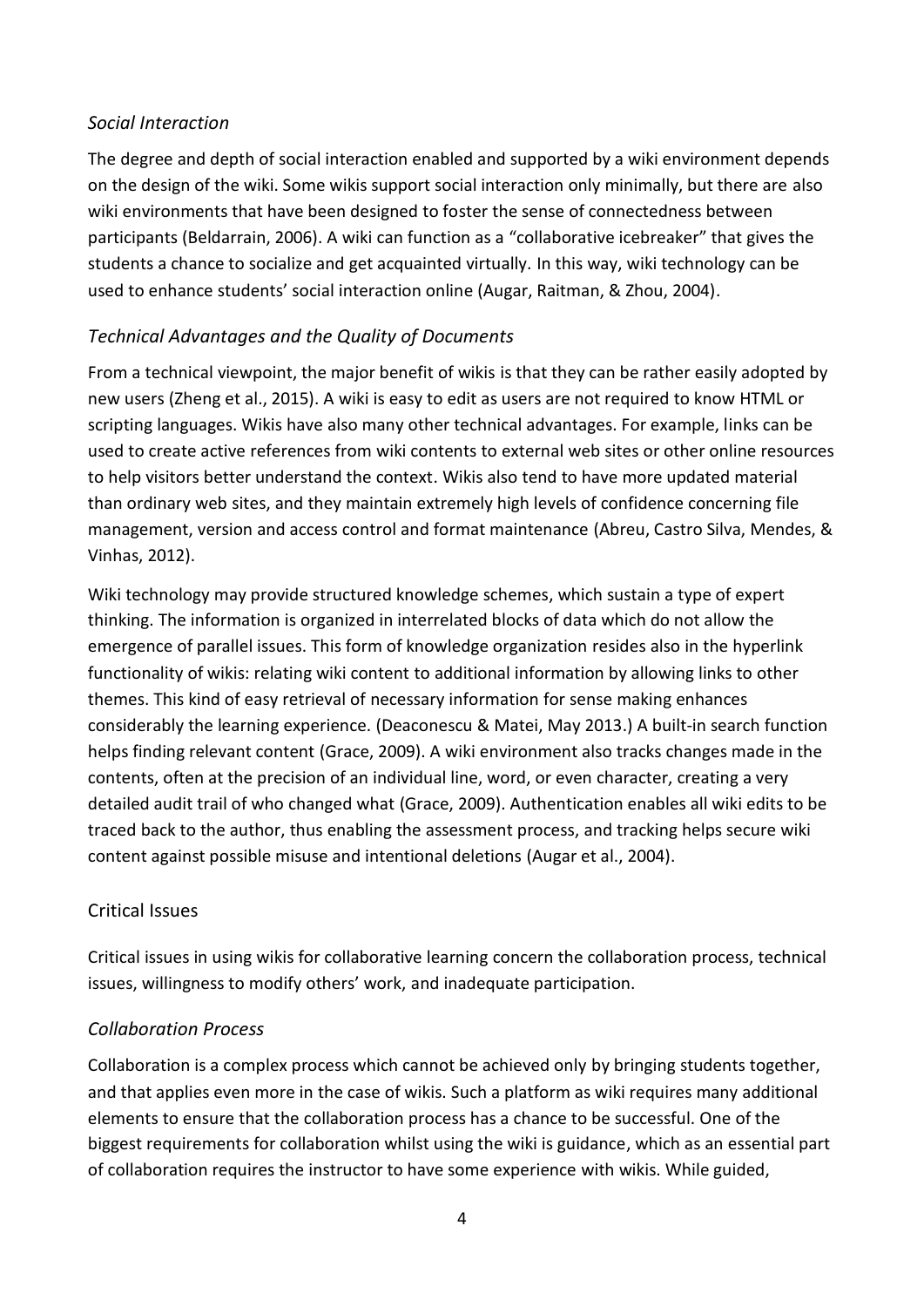students tend to use higher-level processes of collaboration than students without any support. Students need to achieve higher-order academic skills and be able to critically evaluate the performance of other participants in order to achieve real collaboration (De Wever et al., 2015; Hadjerrouit, 2012).

A further critical issue is the scripted collaboration process, which might be experienced as an attempt to force people to work in a certain way without having a chance to agree or disagree on the task freely. This might deplete the collaboration between students. Even though wikis seem to be the way to learn more about collaboration in the group, students still often prefer individual work over collaborative use of a wiki (De Wever et al., 2015). Students often feel that they could have achieved better results by working independently (Hadjerrouit, 2012). Students may also feel that it is easier to talk to a person face to face than to write messages using some "faceless" technology (Hadjerrouit, 2012). Furthermore, the assignment needs to be chosen well to reinsure that the free form of writing on wikis will be beneficial and that the students are able take advantage of the tool (Zheng et al., 2015).

## *Technical issues*

A wiki is a web-based tool and its use necessarily requires at least some level of digital literacy and technical skills to achieve the goal (Grace, 2009; Zheng et al., 2015). The teacher must ensure that every participant meets these criteria before the task is assigned to students. Difficulties and shortcomings in human-computer interaction might cause confusion, feelings of being lost or frustration and influence the learning process negatively (Raitman, Augar, & Zhou, 2005). The wiki environment also must include functionality for monitoring its use to make sure that it is secure and that the content does not cause any legal or other problems.

Many critical issues are related to the use of a wiki platform. Faulty design together with errors in the functionality, as well as inadequate or lacking features, such as colours and icons, make users feel frustrated and distract them from the task at hand (De Wever et al., 2015; Hadjerrouit, 2012; Trentin, 2009). Lack of specific functionalities, such as a communication panel or notes, might bring frustration to the group work and strongly affect the process of collaboration that can easily change into cooperation. As a web-based tool, a wiki also requires a functioning network connection. Having to edit the contents online, students may feel continuously nervous about losing their progress due to disrupted connections or find themselves unable to simultaneously work on the same wiki page (Hadjerrouit, 2012; Raitman et al., 2005)

Social interaction is one of the most important parts of human personal development. Collaboration cannot exist without social interaction, and even though it might seem that computers have nearly replaced the face-to-face interaction and communication in our daily lives, many students still miss the social contact whilst using a wiki (Trentin, 2009). Sometimes just five minutes of conversation face-to-face can be more effective than one hour of conversation online. Because of this, the teacher should provide at least a few face-to-face meetings for social interaction. Many students experience that wiki-based exercises do not help them communicate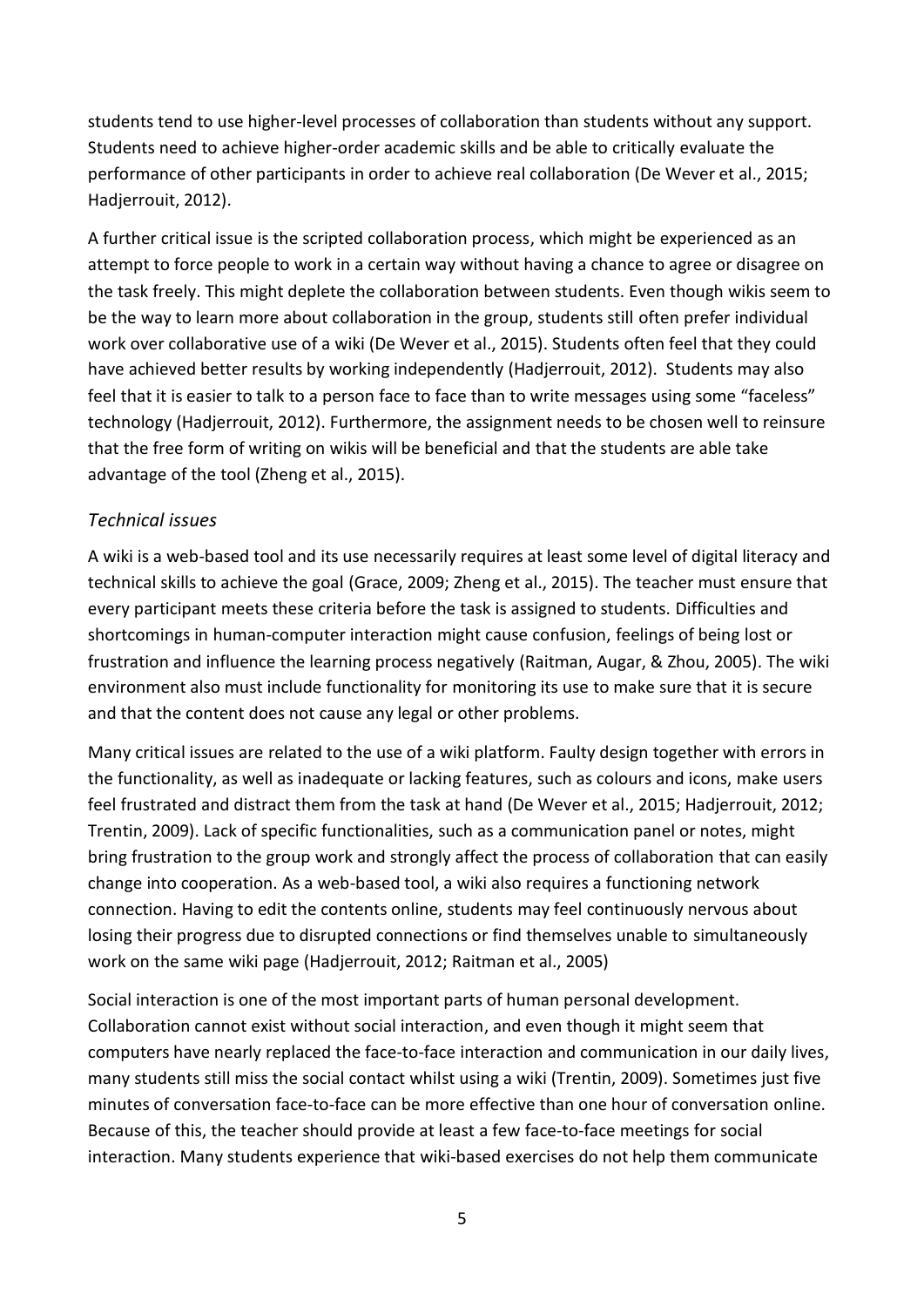with their group members, and they prefer to work face-to-face rather than with a wiki (Raitman et al., 2005).

# *Willingness to modify others' work*

Academic writing can be complicated and difficult especially in the case of first-year students. They must learn how to collaborate, and become more critical towards their and others' ideas and contributions (De Wever et al., 2015). People who have been brought up working in the safety of an individualistic work environment and then become transferred to a collaborative one tend not to like their work to be edited and criticised by other people. Students put a lot of effort in the texts they write and not many of them are ready to face critics or changes. They tend to care for their ideas and refuse to accept changes made by other students (Hadjerrouit, 2012). Respectively, some people are not comfortable with modifying others' texts or interacting with materials written by other cohorts. They tend more to comment upon them or simply add new ideas without changing anything in the existing content (De Wever et al., 2015; Hadjerrouit, 2012).

If the level of scripting is too low or too specific for a learner, it can constitute a problem for acquiring subject matter knowledge and also for internalizing the collaboration script (Fischer et al., 2013). In addition, the reluctance of students to participate in the editing of others' texts causes that students become less involved in the process of collaboration (Hadjerrouit, 2012). A wiki may fail to support confidence among participants because they can edit others' work without any real consequences and because a wiki allows one to delete someone else's work (Raitman et al., 2005).

## *Inadequate participation*

All group work with wikis, at least at the university level, is focused on adequate participation in the whole writing process. Teachers require that students participate equally and share the responsibility in creating the final document. However, not all students are able to participate as much and as well as their peers (De Wever et al., 2015). There are many reasons leading to inadequate participation, including insufficient knowledge of the subject, academic reading and writing obstacles, bad atmosphere in the group, lack of experience in group work, or that the project is not considered as a priority. There will always be students who take more responsibility of the common task than others, and nevertheless, support must be provided for those who are struggling (Hadjerrouit, 2012). One reason for inadequate participation might be that students do not enjoy participating in work done in an online wiki environment (Raitman et al., 2005).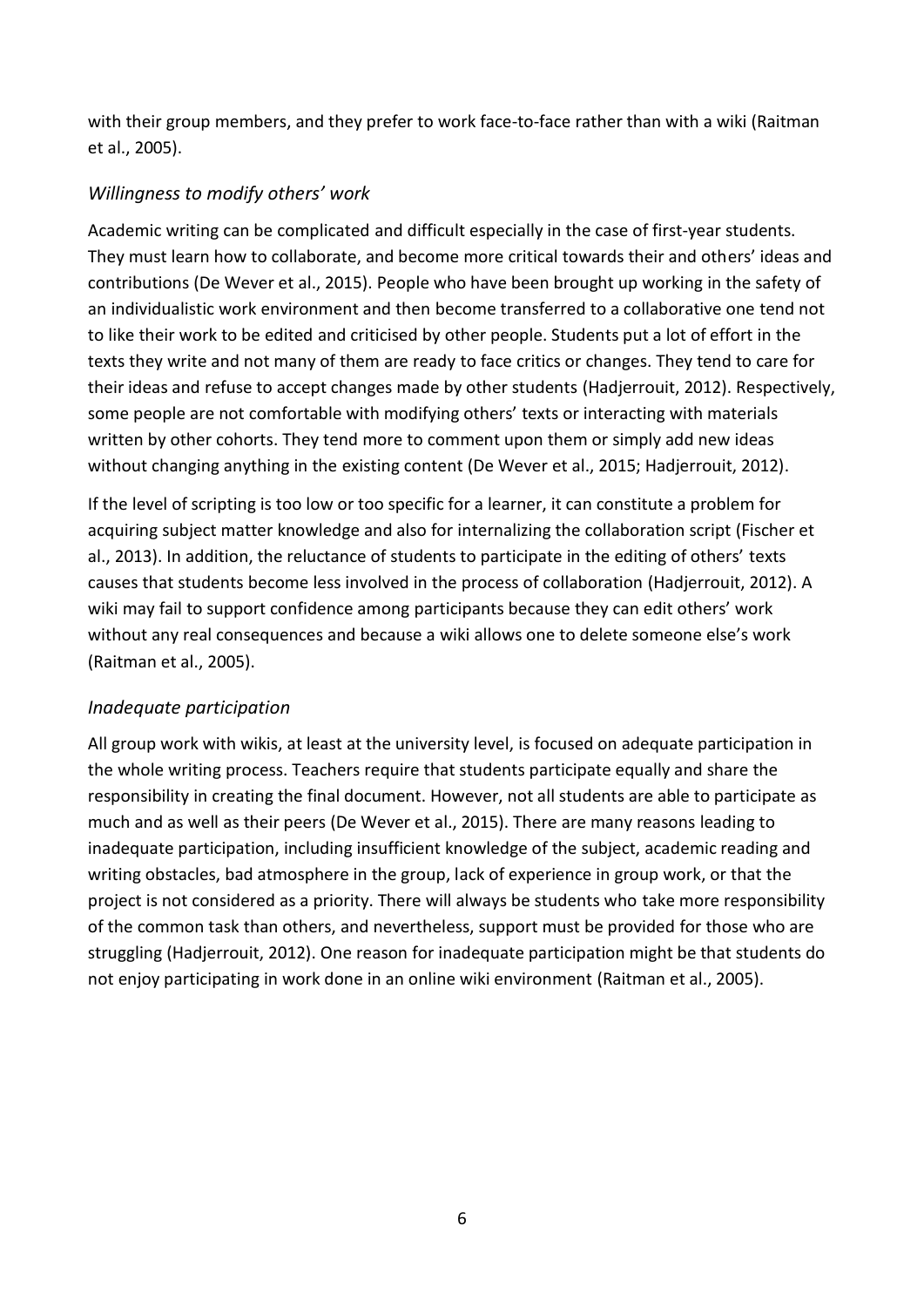#### Conclusion and Recommendations

In the 21st century, the world is becoming ever more globally interconnected, and a major part of this change is due to the introduction of new kinds of information and communication technology and interconnected technological infrastructures. This alters how work is done: within networks and communities instead of the boundaries of local workplaces in individual organizations. This kind of work requires collaboration and utilizing new technology for interaction.

One of the technologies that promises a new way of working are wikis. Wikis are widely seen as effective tools for collaborating on shared documents: they allow people to create and publish documents and debate issues collaboratively, and they also help keeping track of the evolution and growth of documents. Wikis can be perceived as distance facilitators for group work, and since they allow people with different levels of competence to work together, they can be adapted to each group's level of performance.

As a conclusion of our investigation, wiki technology has clearly a high educational potential with several advantages. A wiki is a useful platform for collaborative writing and a source for learning. The main advantages of using wikis in education concern learning and knowledge building, collaboration and social interaction, and the quality of learning and teaching processes. A wiki improves learning and knowledge building by offering everybody an equal possibility to get information and new ideas, to add more content, and to contribute to its evolution, as well as to evaluate each other's works. Wiki technology has a positive influence on the quality of learning processes, and it can be used to facilitate many types of group work together with other learning and teaching platforms. The use of a wiki is also easy to learn in comparison to many other technologies.

In regard to social interaction, a wiki can serve as a medium for distance group work and palliate its usual inconveniences. Yet it cannot replace face-to-face interaction completely. Much of the interaction potential is lost since the participants do not usually work on the document at the exact same time. In addition, the annotations on a wiki page cannot fully meet their purpose due to different levels of competence among the participants. Misinterpretations of each other's work cannot easily be solved since the annotations are open for interpretation rather than for the group to discuss. Many problems remain usually untouched, which can easily be highlighted as a lack of communication intrinsic to this method. In the long run, it is very difficult to think of work with wikis as a complete substitute for face-to-face collaboration.

Wikis have been proved to have a positive impact when they are used in conjunction with other methods of collaborative work, and as a reinforcement for day to day interaction. This requires that the participants are trained up to a minimum level of competence in working with wikis and that they are open to self-regulation processes. Groups show a wide enrichment gained from other people's different specialties and collaboration expertise, which is an interesting viewpoint in regard to education.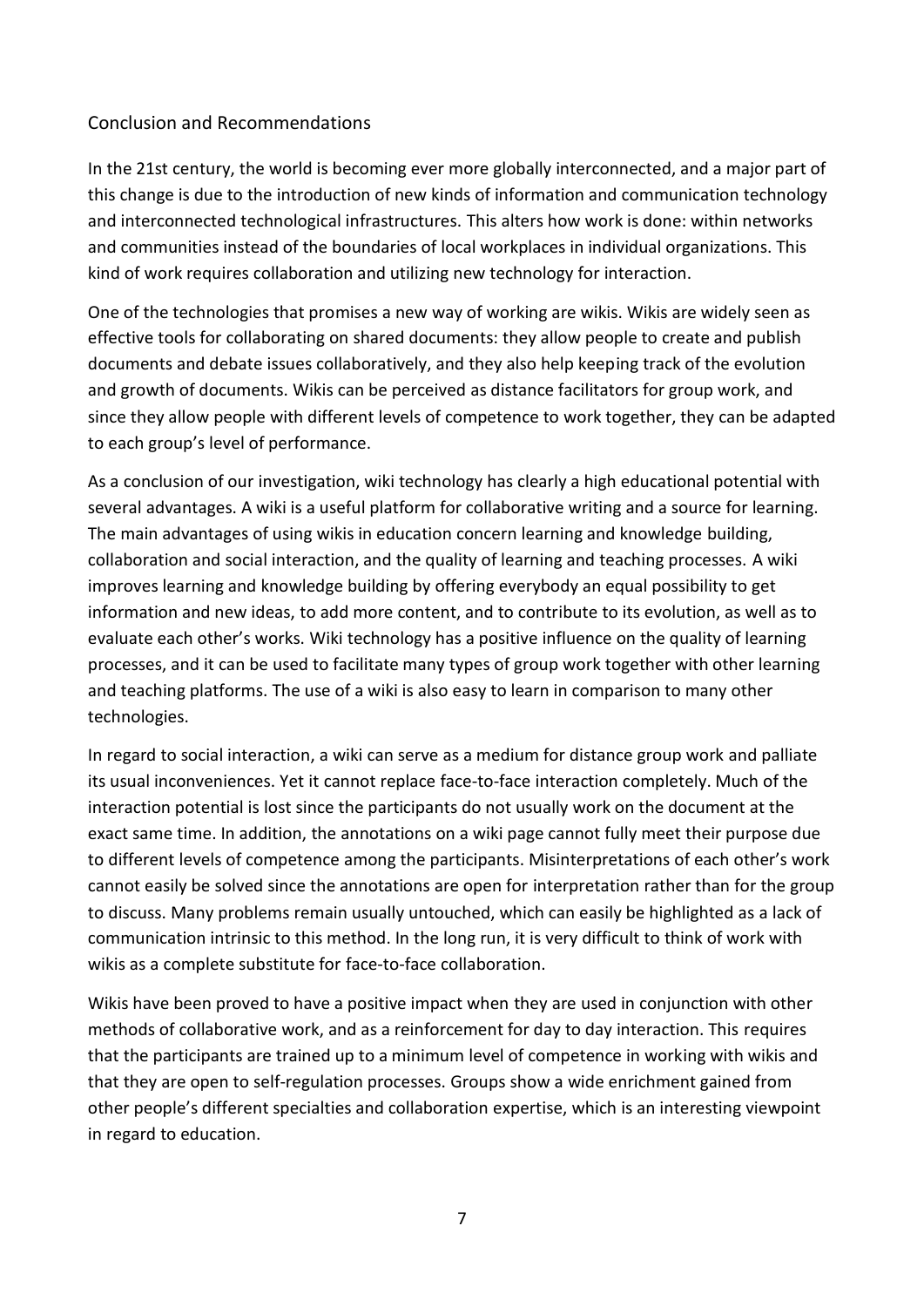However, there are also several critical issues to consider, because the use of a wiki does not automatically ensure collaboration. The shift from cooperation to collaboration is not easy, because it involves a fundamental pedagogical change that needs to be carefully considered. Students who have no prior experience in collaborative learning tend to apply the cooperative scripts they have learnt in earlier studies. For example, a common caveat in collaborative writing is that it is much easier just to add more content to a wiki than to change or modify others' work. If students lack shared responsibility for all parts of the wiki, the "bigger picture" may be lost and participation becomes unequal.

The use of scripts is a promising way to support learning, but a potential shortcoming is that they often address only one particular aspect of the learning process. The chosen scripts should take into account the collaborative writing process as a whole: the various aspects of collaboration, the writing process per se, and the literary genre of the resulting text. It is also necessary to consider whether a wiki is suitable for the task, in the first place, or would some other platform, such as Google Drive, be more appropriate.

A wiki alone is not enough for collaborative learning, because it cannot support the communicative and social aspects of collaborative processes. Effective communication requires a possibility for real-time interaction, preferably via video and audio, or, if those are not available, via chat. An online discussion forum is not enough for creative collaborative communication. However, it should be noted that there are individual differences among students' experiences of using wikis for learning.

In conclusion, we must realise that wikis cannot be used simply without any modifications. It obliges an essential change in the fundamental pedagogy and learning paradigm, support for the students' collaborative process, prior technical knowledge and a clear idea about wikis and their pros and cons. Whenever some issues occur in wiki-based collaboration, teachers are the ones who need to support their students and find ways how to make their project successful. As with all technologies the use of wikis alone doesn't guarantee successful collaborative learning activities.

Our recommendation is, therefore, that many different methods for collaborative work are considered. While wikis have proved useful and enriching in certain context, for some they have become an unwelcome challenge or even a nuisance. A careful study of the objectives of group work is needed and to which degree the resource must be relied upon. As there are many alternatives, it becomes more difficult to recommend one over the other, and even more so when the method does not imply real time interaction.

We believe that wikis could be used in all university faculties and subjects, but only when the literary genres and suitable modes of collaboration in the field of study are taken into careful consideration.

To improve the potential of wikis in education, we suggest that such collaborative methods are used in which wikis are used as an additional resource. Most of the research on wikis we found was based on groups that functioned solely on this format, without face-to-face interaction or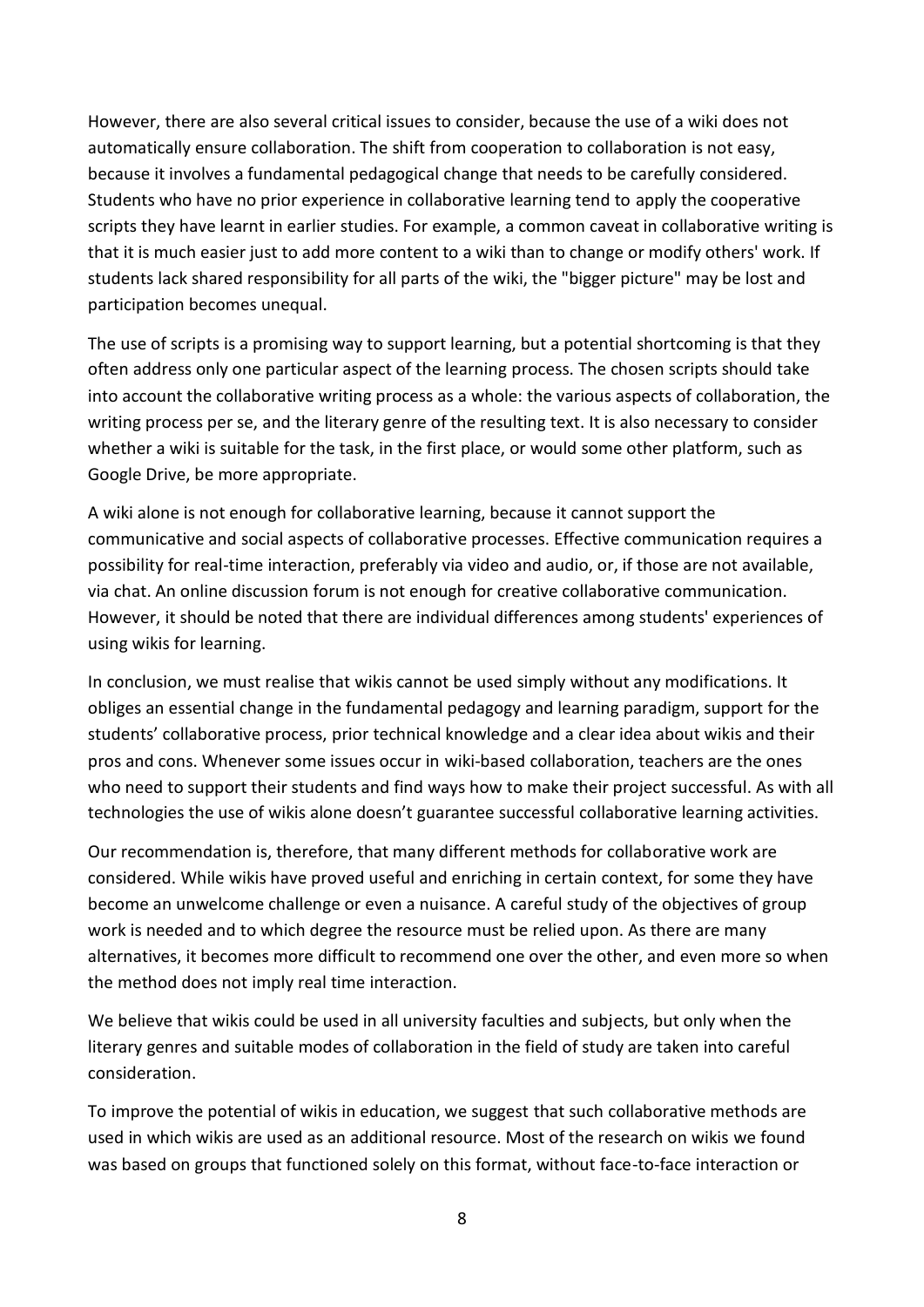additional resources to supplement it. The lack of face-to-face interaction might lead to misconceptions of how useful wikis actually would be if used in authentic education, with the proper methodologies and guidance from teachers and a considered study plan plus the convenient IT training for it.

Although research has been conducted with positive findings on the use of wikis for learning (Chang, Morales-Arroyo, Than, Tun, & Wang, 2011), we find that further studies are needed to investigate the learning process and outcomes with wiki as a learning tool.

Yours sincerely,

Carlos Enriquez Bullejos, Pirkko Koskela, Minna Koskinen, and Petra Kucharova Department of Education, University of Jyväskylä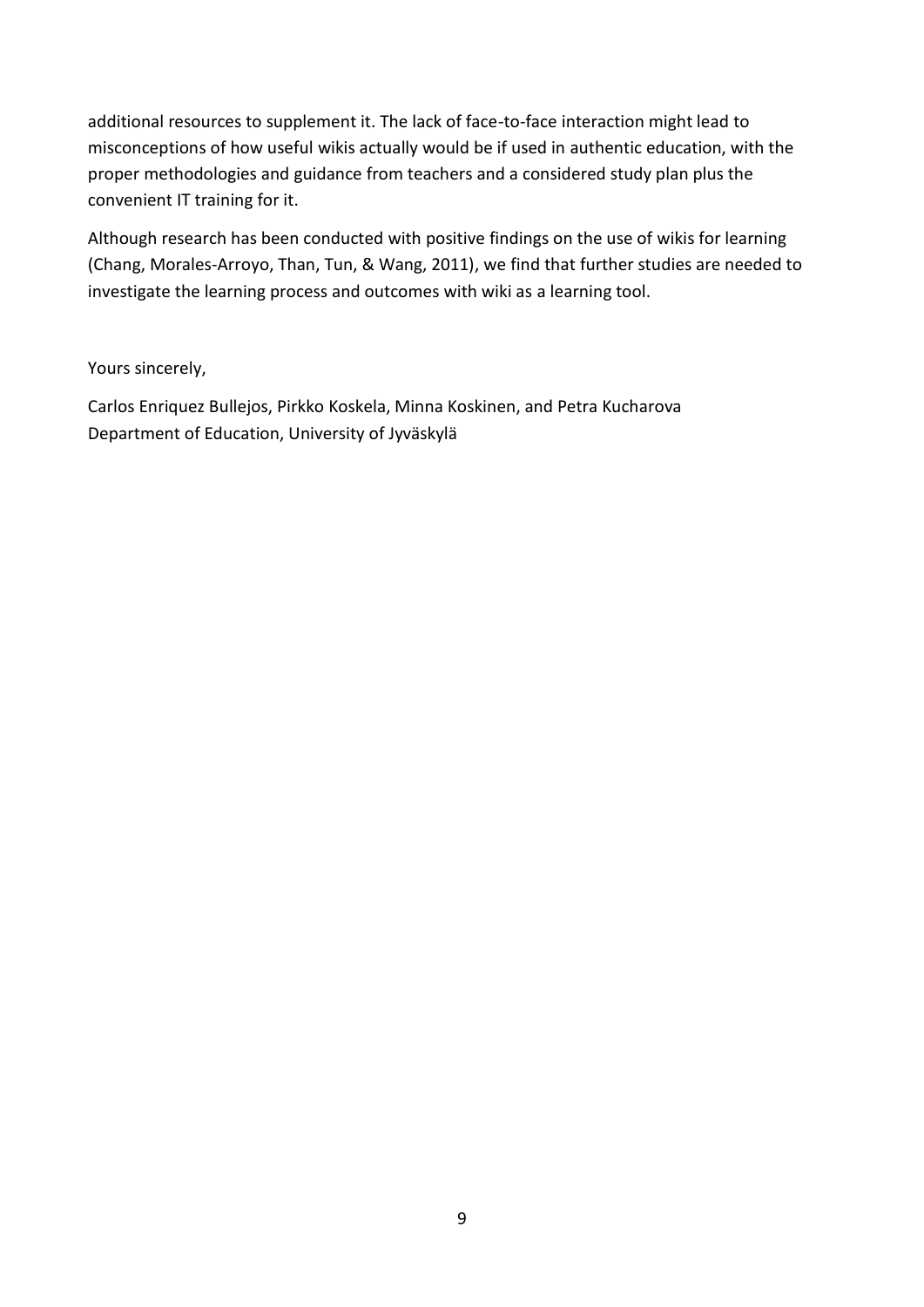#### References

- Abreu, P., Castro Silva, D., Mendes, P., & Vinhas, V. (2012). Effect of the usage of wikis on an educational context. *Computer Applications in Engineering Education, 20*(4), 646-653. doi:10.1002/cae.20434
- Arvaja, M. (2015). Experiences in sense making: Health science students' I-positioning in an online philosophy of science course. *Journal of the Learning Sciences, 24*(1), 137-175. doi:10.1080/10508406.2014.941465
- Augar, N., Raitman, R., & Zhou, W.Teaching and learning online with wikis. *The 21st ASCILITE Conference,* 95-104.
- Beldarrain, Y. (2006). Distance education trends: Integrating new technologies to foster student interaction and collaboration. *Distance Education, 27*(2), 139-153. doi:10.1080/01587910600789498
- Campbell, K., & Ellingson, D. A. (2010). Cooperative learning at A distance: An experiment with wikis. *American Journal of Business Education, 3*(4), 83-89.
- Chang, Y., Morales-Arroyo, M. A., Than, H., Tun, Z., & Wang, Z. (2011). Collaborative learning in wikis. *Education for Information, 28*(2-4), 291-303. doi:10.3233/EFI-2010-0910
- Davidson, R. (2012). Wiki use that increases communication and collaboration motivation. *Journal of Learning Design, 5*(2), 38-49.
- De Wever, B., Hämäläinen, R., Voet, M., & Gielen, M. (2015). A wiki task for first-year university students: The effect of scripting students' collaboration. *The Internet and Higher Education, 25*(Supplement C), 37-44.
- Deaconescu, R., & Matei, S.The negotiation of knowledge and knowing: The challenge of using wiki technology in computer supported collaborative learning. *The 19th International Conference on Control Systems and Computer Science (CSCS),* 575-581. doi:10.1109/CSCS.2013.68
- Ertmer, P. A., Newby, T. J., Liu, W., Tomory, A., Yu, J. H., & Lee, Y. M. (2011). Students' confidence and perceived value for participating in cross-cultural wiki-based collaborations. *Educational Technology Research and Development, 59*(2), 213-228. doi:10.1007/s11423-011-9187-4
- Fischer, F., Kollar, I., Stegmann, K., & Wecker, C. (2013). Toward a script theory of guidance in computer-supported collaborative learning. *Educational Psychologist, 48*(1), 56-66.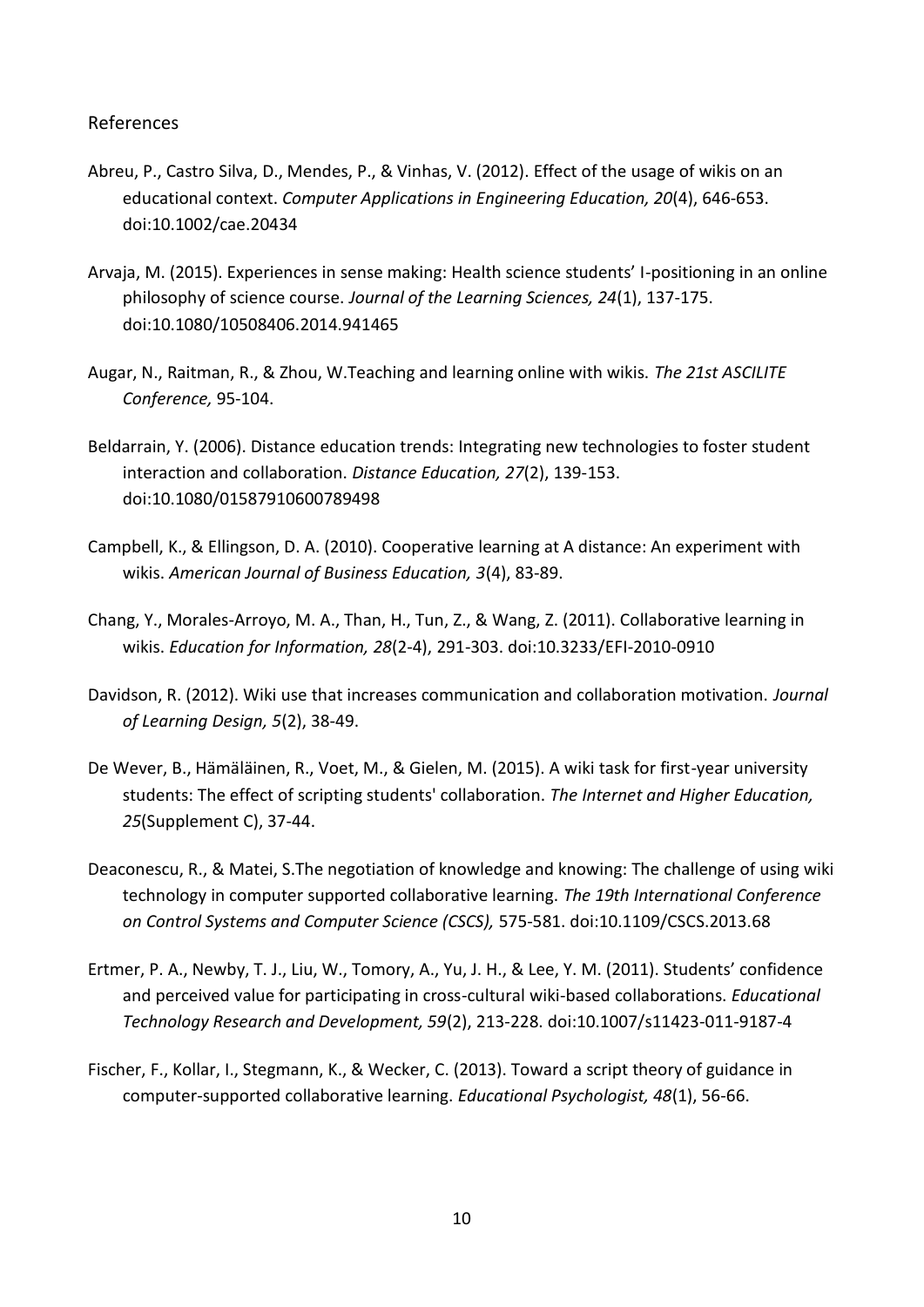- Forment, M. A., Galanis, N., Casañ, M. J., Mayol, E., Poch, J. P., García-Peñalvo, F. J., & Conde, M. Á. (2012). Didactical patterns for the usage of wikis in educational and learning activities. *International Journal of Engineering Education, 28*(6), 1347-1352.
- Grace, T. P. L. (2009). Wikis as a knowledge management tool. *Journal of Knowledge Management, 13*(4), 64-74. doi:10.1108/13673270910971833
- Hadjerrouit, S. (2012). Investigating technical and pedagogical usability issues of collaborative learning with wikis. *Informatics in Education - an International Journal, 11*(1), 45-64.
- Hämäläinen, R., & Vähäsantanen, K. (2011). Theoretical and pedagogical perspectives on orchestrating creativity and collaborative learning. *Educational Research Review, 6*(3), 169- 184. doi:10.1016/j.edurev.2011.08.001
- Kear, K., Woodthorpe, J., Robertson, S., & Hutchison, M. (2010). From forums to wikis: Perspectives on tools for collaboration. *The Internet and Higher Education, 13*(4), 218-225. doi:10.1016/j.iheduc.2010.05.004
- Kiili, C., Laurinen, L., & Marttunen, M. (2008). Students evaluating internet sources from versatile evaluators to uncritical readers. *Journal of Educational Computing Research, 39*(1)
- Lai, Y. C., & Ng, E. M. W. (2011). Using wikis to develop student teachers' learning, teaching, and assessment capabilities. *The Internet and Higher Education, 14*(1), 15-26. doi:10.1016/j.iheduc.2010.06.001
- Laru, J., Näykki, P., & Järvelä, S. (2012). Supporting small-group learning using multiple web 2.0 tools: A case study in the higher education context. *The Internet and Higher Education, 15*(1), 29-38. doi:10.1016/j.iheduc.2011.08.004
- Minocha, S., & Thomas, P. G. (2007). Collaborative learning in a wiki environment: Experiences from a software engineering course. *New Review of Hypermedia and Multimedia, 13*(2), 187- 209. doi:10.1080/13614560701712667
- Noroozi, O., Biemans, H. J. A., Weinberger, A., Mulder, M., & Chizari, M. (2013). Scripting for construction of a transactive memory system in multidisciplinary CSCL environments. *Learning and Instruction, 25*(Supplement C), 1-12. doi:10.1016/j.learninstruc.2012.10.002
- Raitman, R., Augar, N., & Zhou, W.Employing wikis for online collaboration in the E-learning environment: Case study. *, 2* 142-146. doi:10.1109/ICITA.2005.127
- Su, F., & Beaumont, C. (2010). Evaluating the use of a wiki for collaborative learning. *Innovations in Education and Teaching International, 47*(4), 417-431. doi:10.1080/14703297.2010.518428